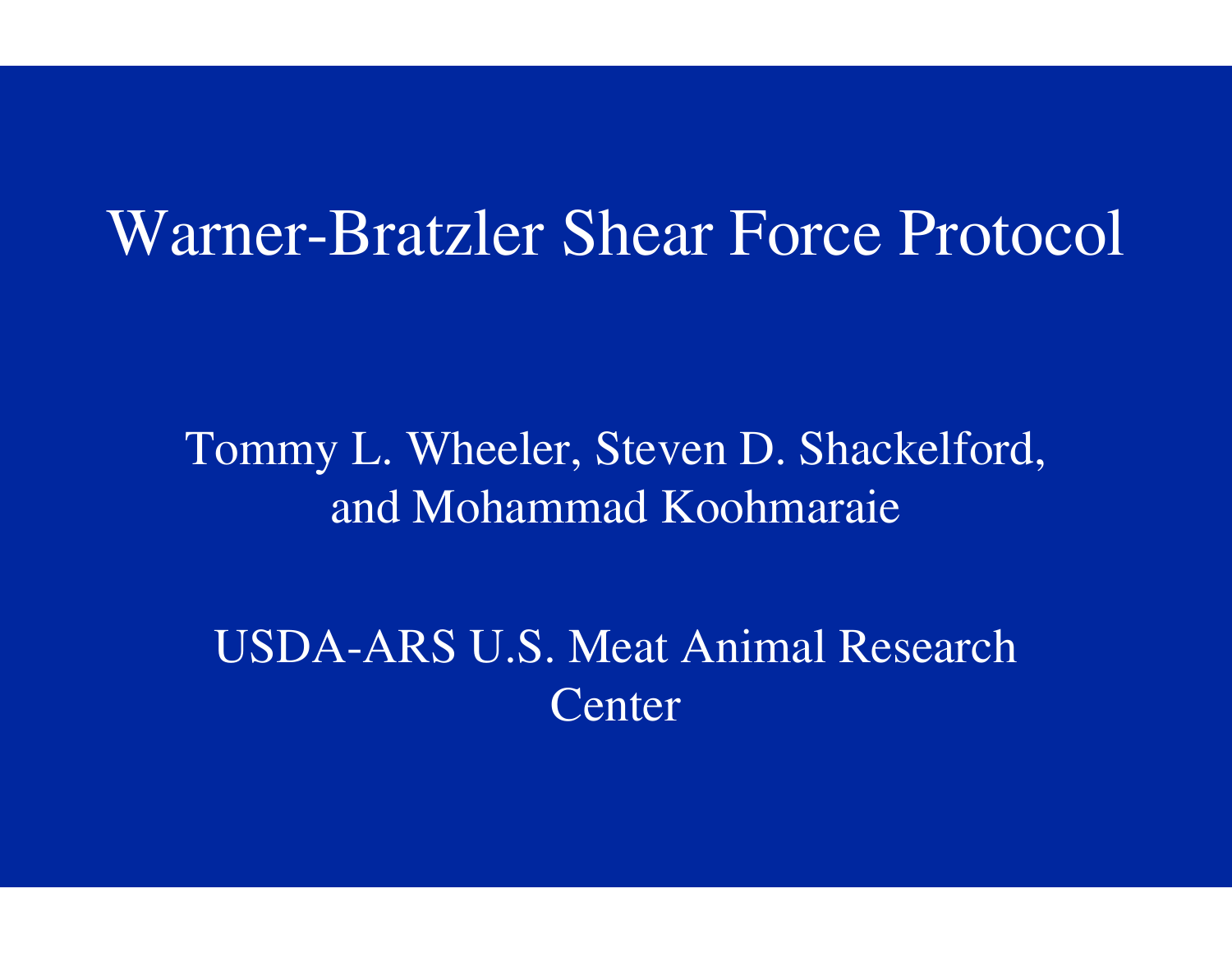# Standard Equipment

Warner-Bratzler Shear Force can be performed using a Warner-Bratzler shear machine or an automated testing machine with a Warner-Bratzler shear blade and crosshead speed of 200 or 250 mm/minute. Warner-Bratzler shear blade specifications include: 1) blade thickness of 1.016 mm (0.040 inches), 2) vee-shaped (60 ° angle) cutting blade, 3) cutting edge beveled to a half-round, 4) corner of the vee should be rounded to a quarter-round of a 2.363 mm diameter circle, 5) the spacers providing the gap for the cutting blade to slide through should be 2.0828 mm thick.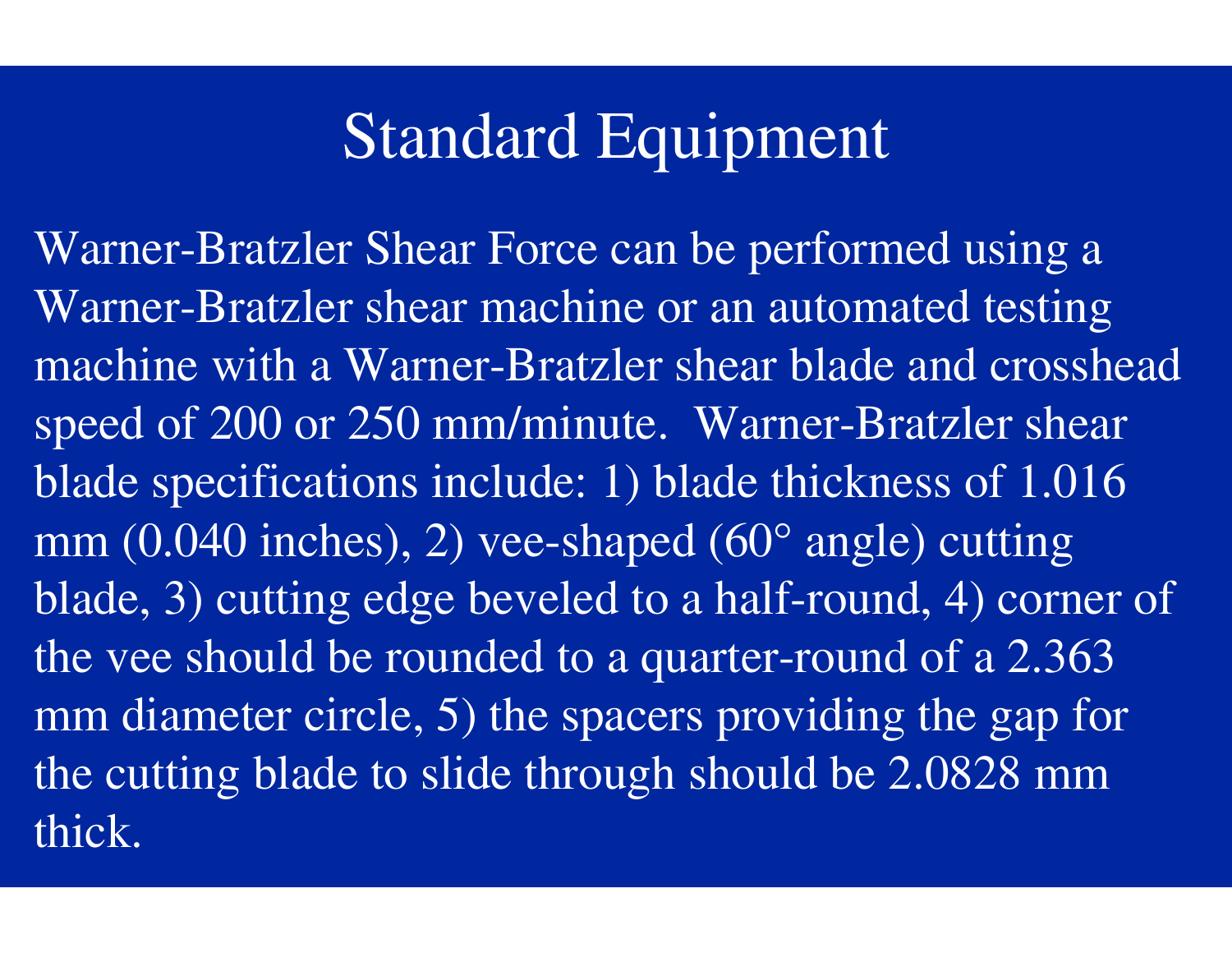### Warner-Bratzler Shear Machine

Contact: Dick Lundquist G-R Manufacturing 6402 Martin AveManhattan, KS 66503-8631 Ph. 785-293-5120, Fax 785-293-5124 grmanufacturing@twinvalley.net

Testing machines from Instron Corp, United Testing Systems, or Texture Technologies could be used with a Warner-Bratzler shear blade attachment.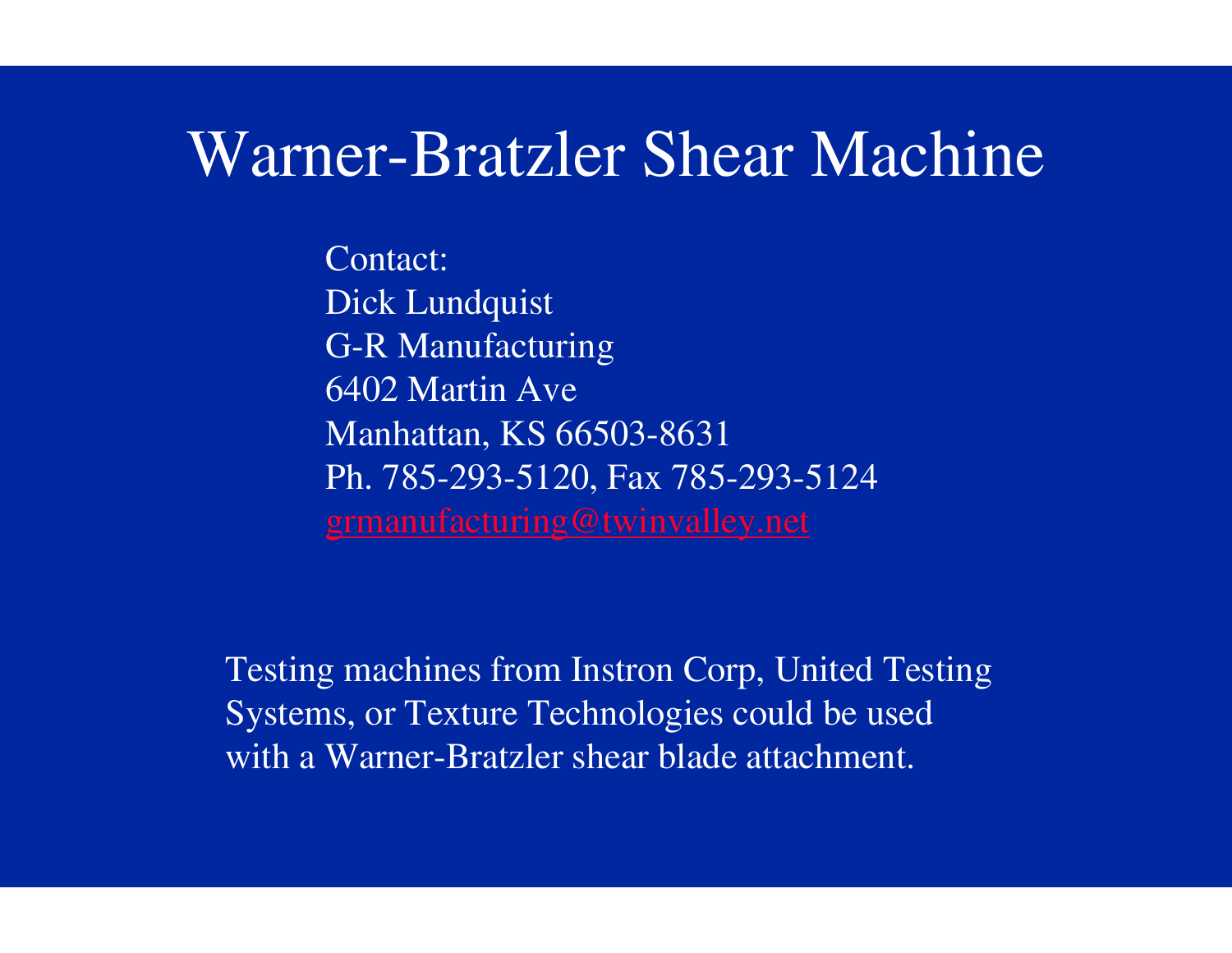#### Warner-Bratzler Shear Blade

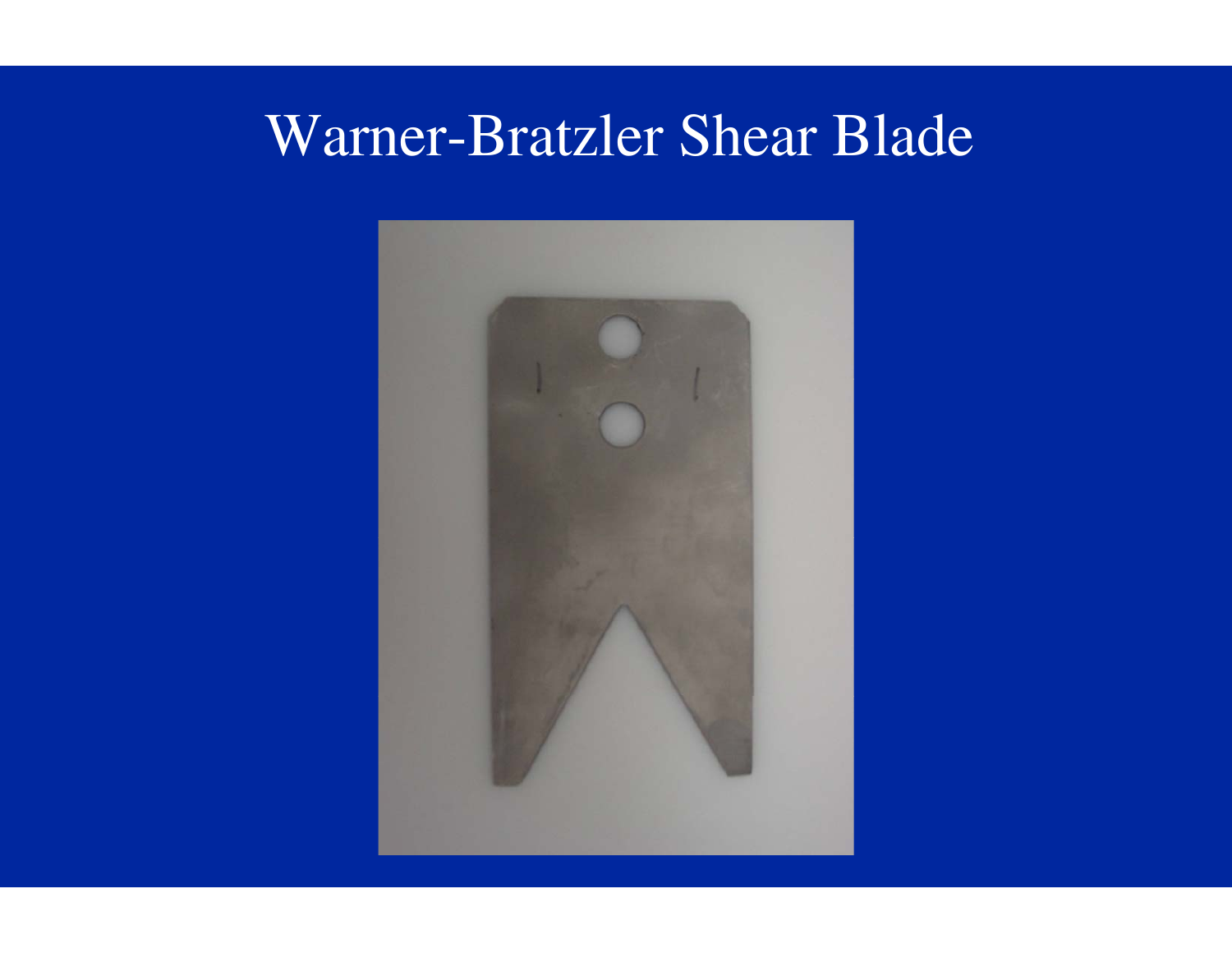1. After cooking and recording final cooked temperature and weight, steaks should be chilled overnight at 2 to 5°C before coring. Chilling firms the steak making it easier to obtain uniform diameter cores. If chilling is not used, some protocol to obtain consistent steak temperature before coring should be followed, such as allowing steaks to reach room temperature (23°C).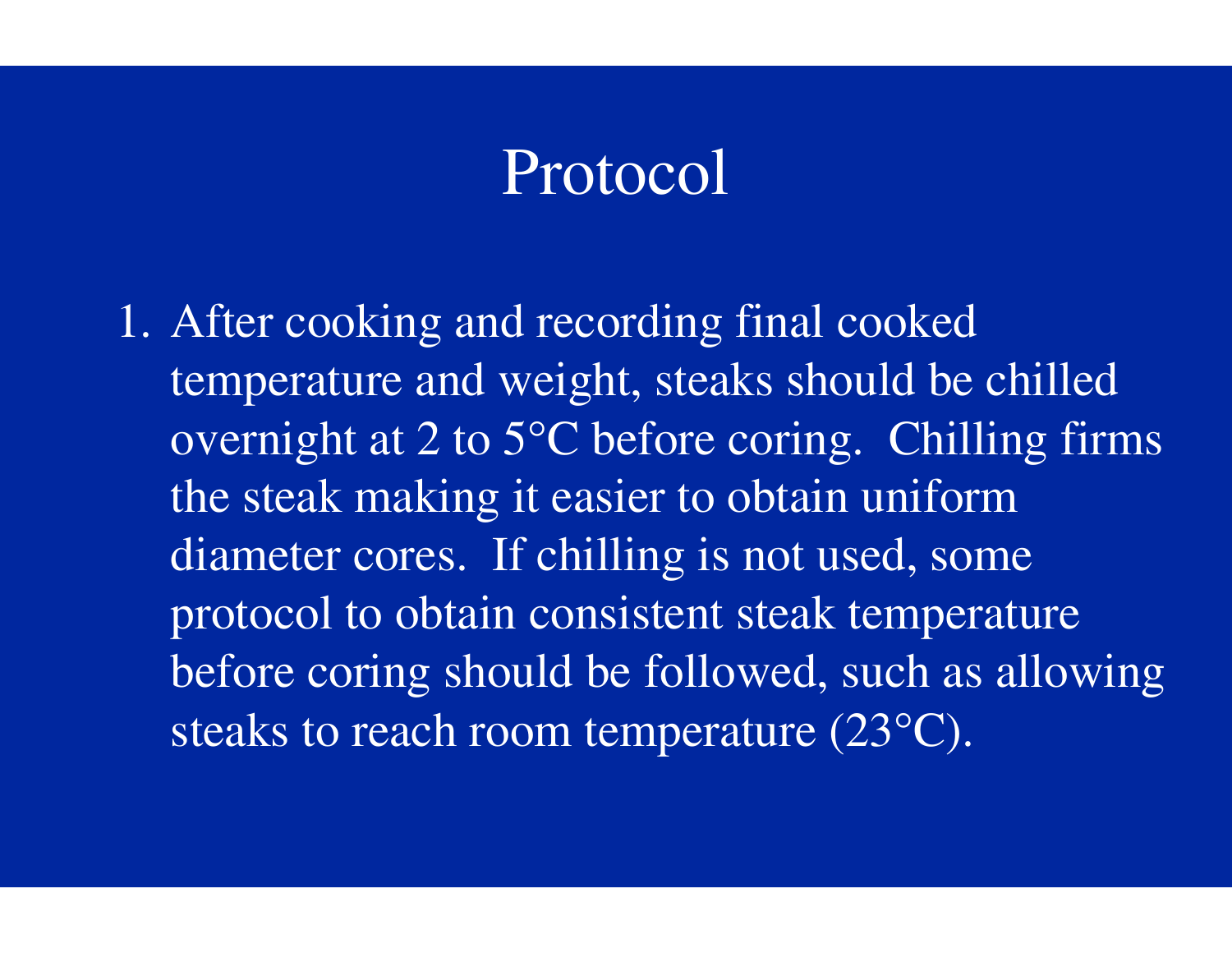2. Round cores should be 1.27 cm (0.5 inches) in diameter and removed parallel to the longitudinal orientation of the muscle fibers so that the shearing action is perpendicular to the longitudinal orientation of the muscle fibers.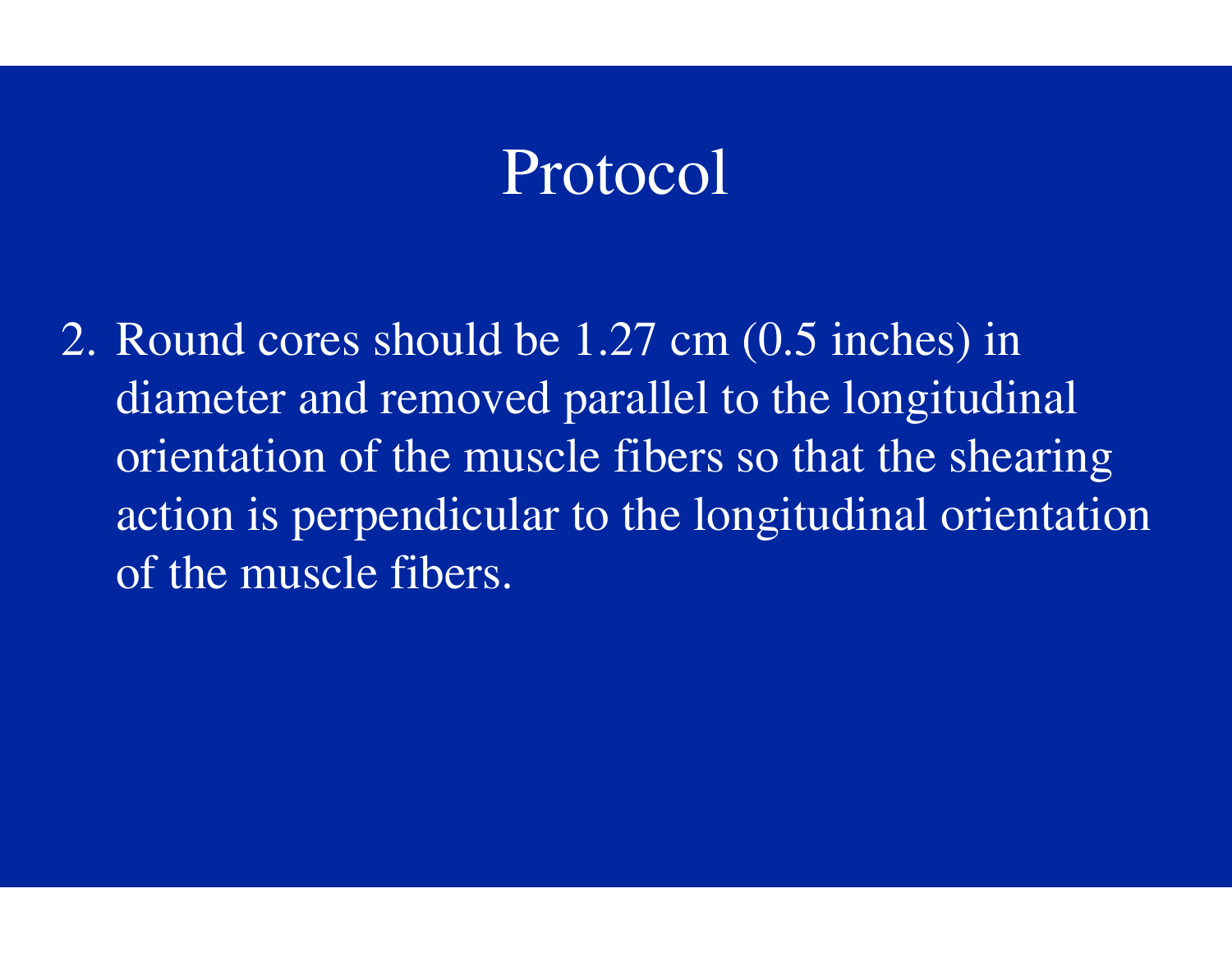3. Cores can be obtained using a hand-held coring device (cork borer) or an automated coring device (drill press with cork borer attached).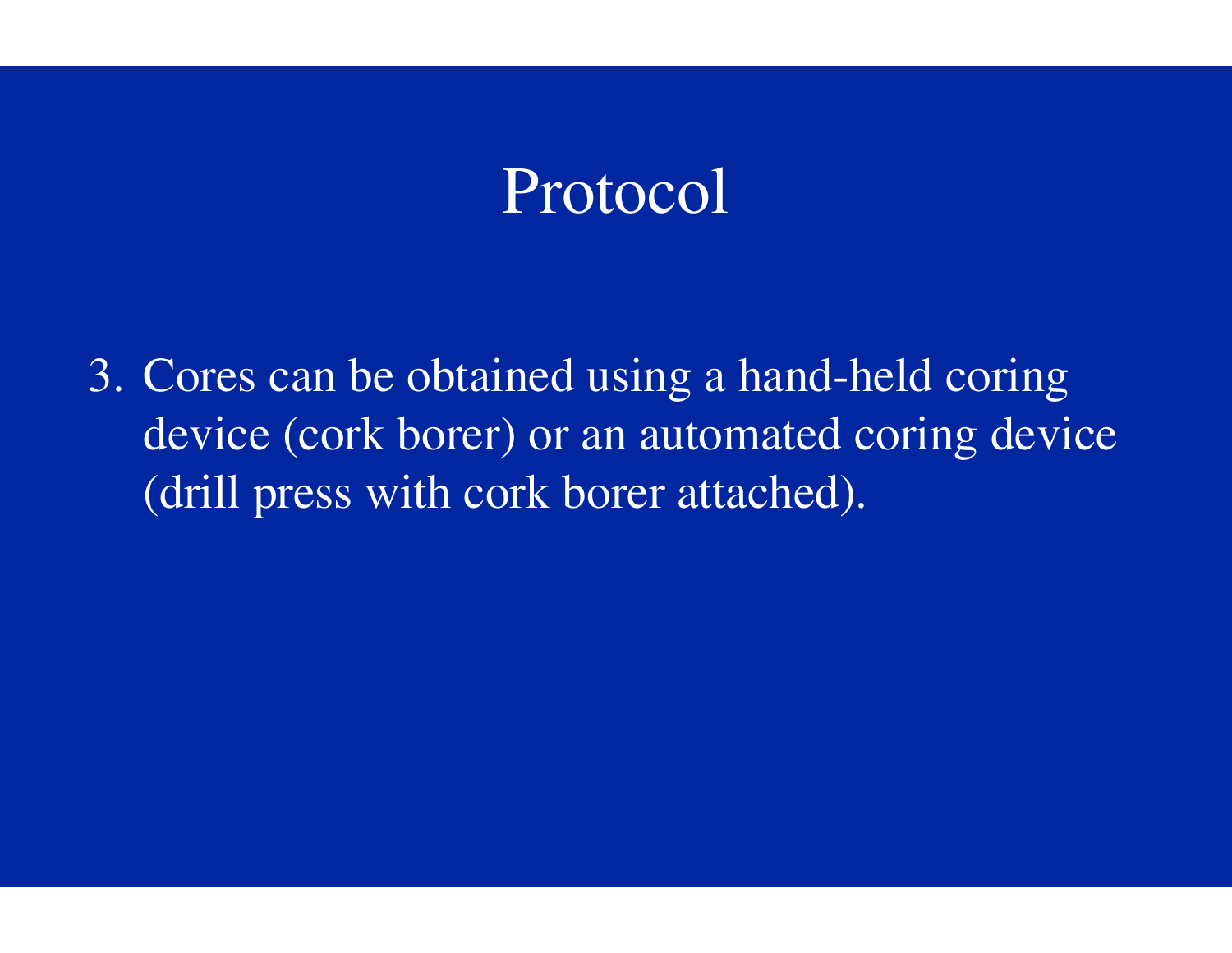# Coring Devices



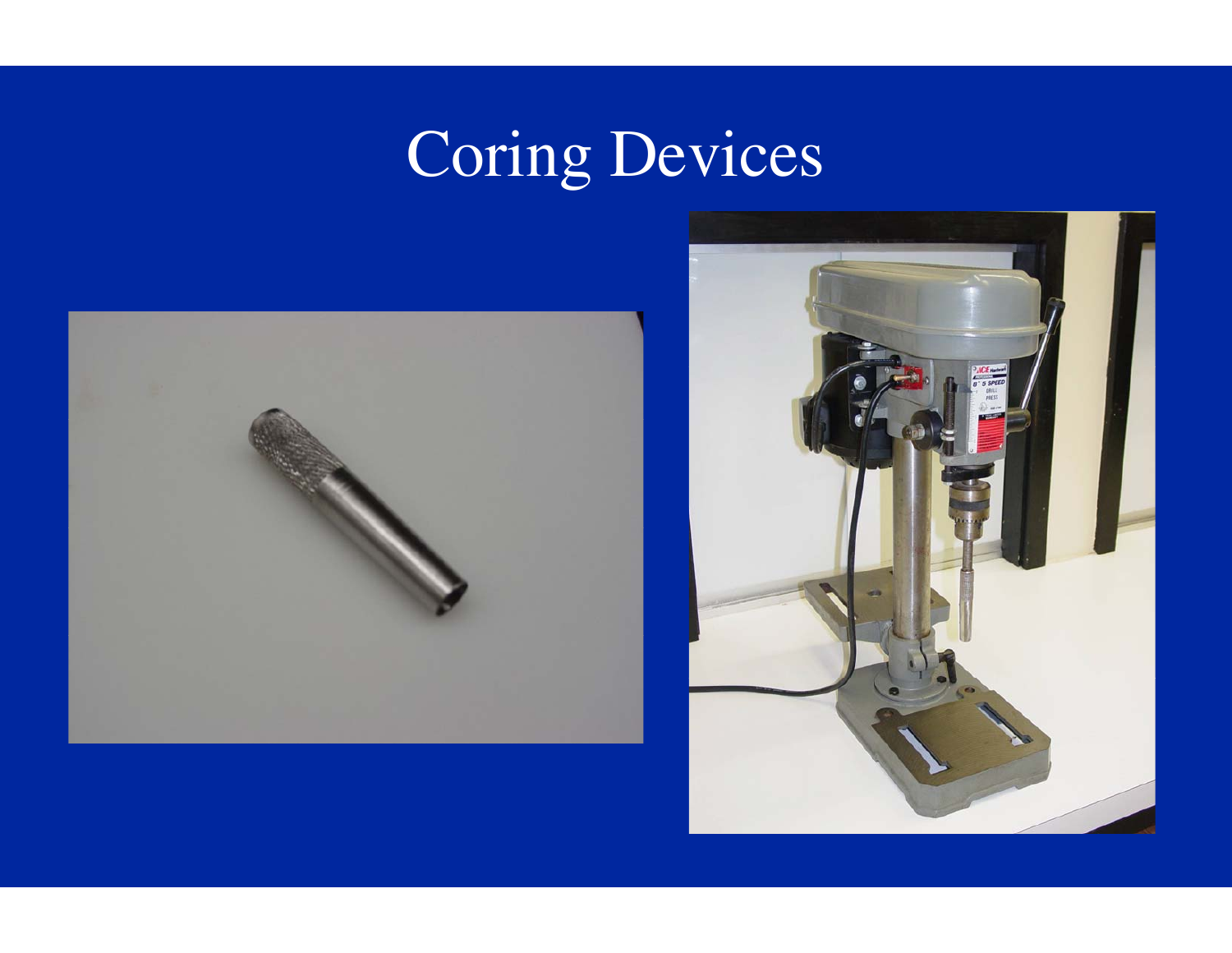4. Coring devices must be in good condition and sharp or the core diameters will not be consistent and will result in spurious increased variation in shear values.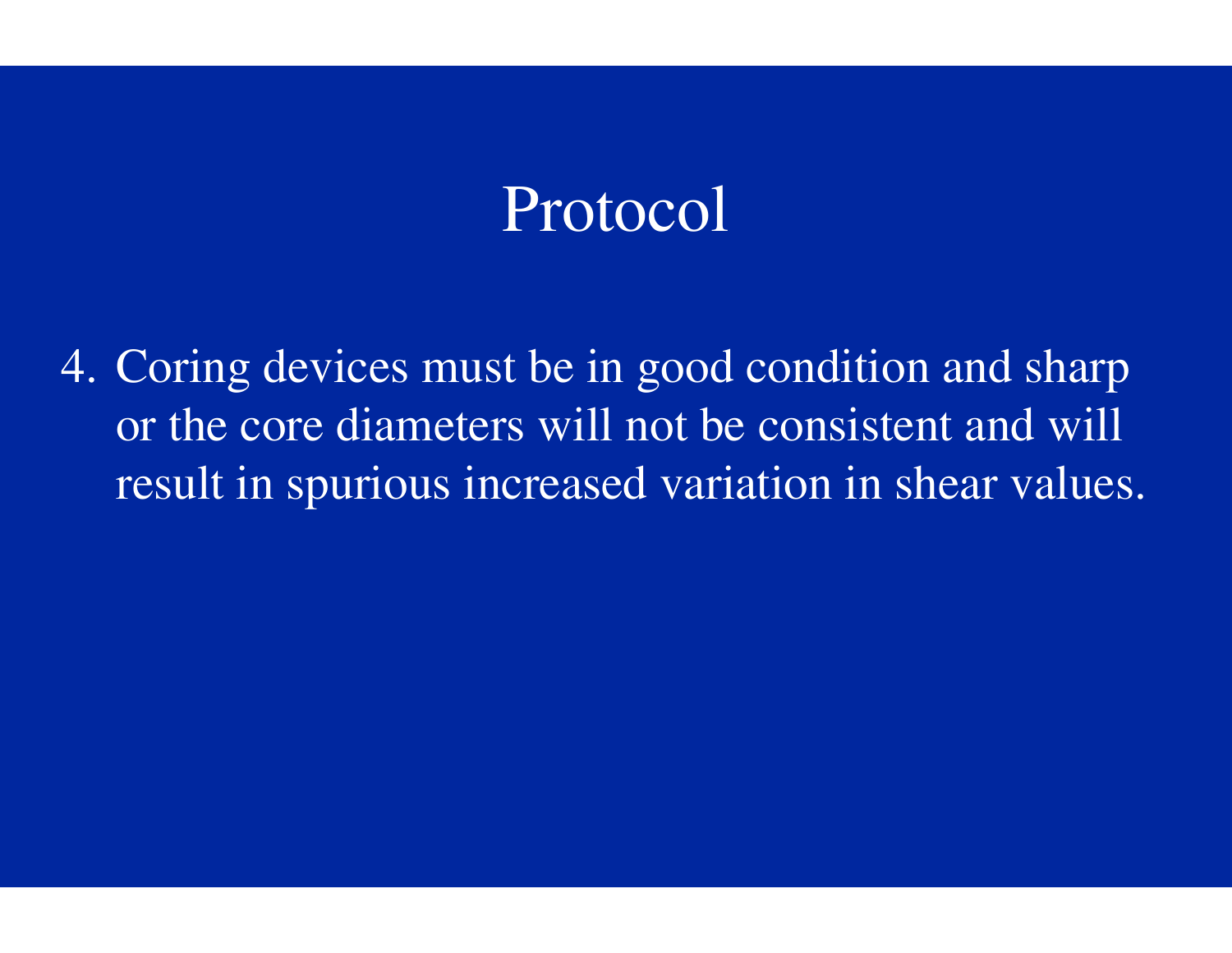# Coring with a drill press

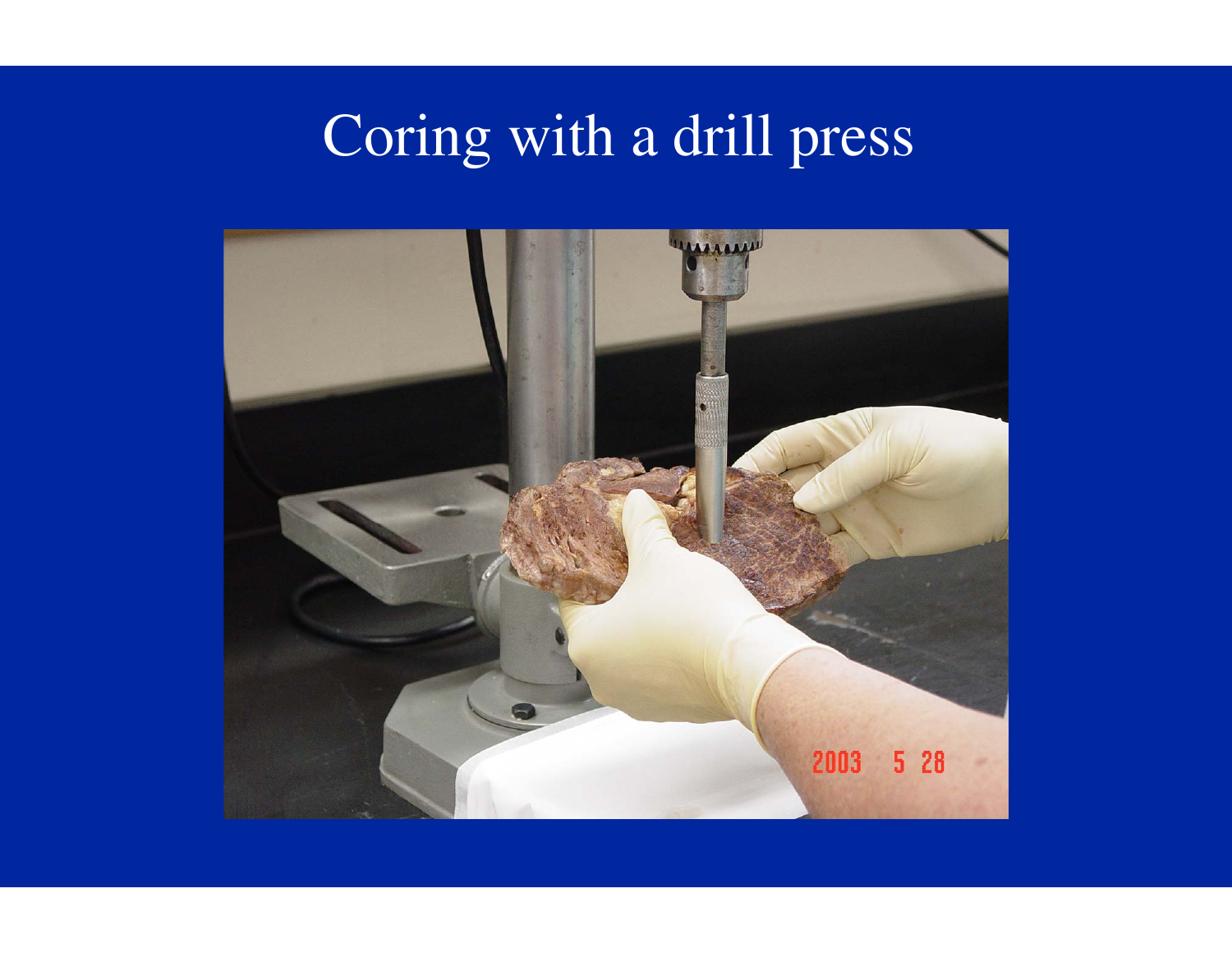5. A minimum of six cores should be obtained from each sample (this may require 1 or more steaks or chops depending on the muscle and species). Cores that are not uniform in diameter, have obvious connective tissue defects or otherwise would not be representative of the sample should be discarded.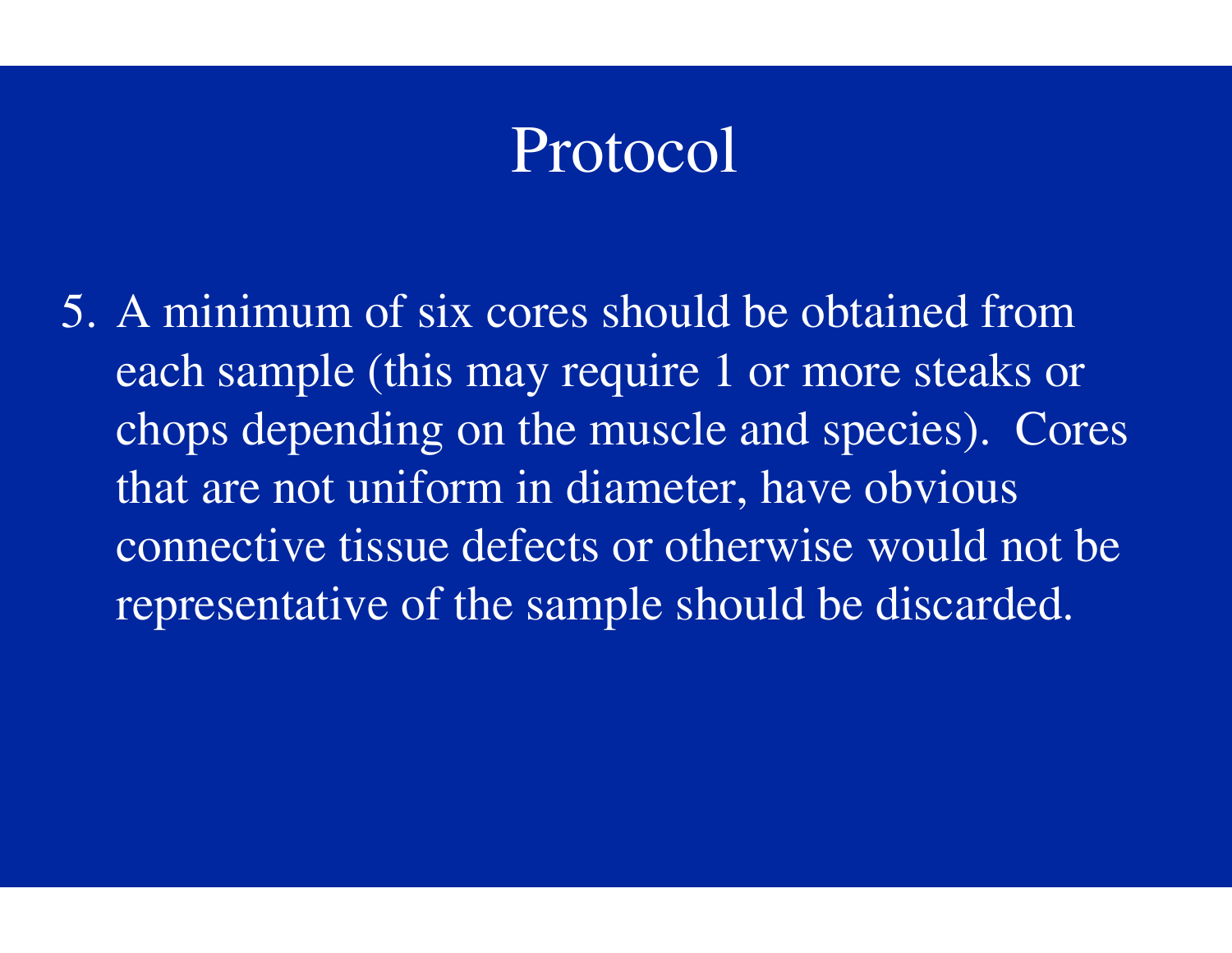

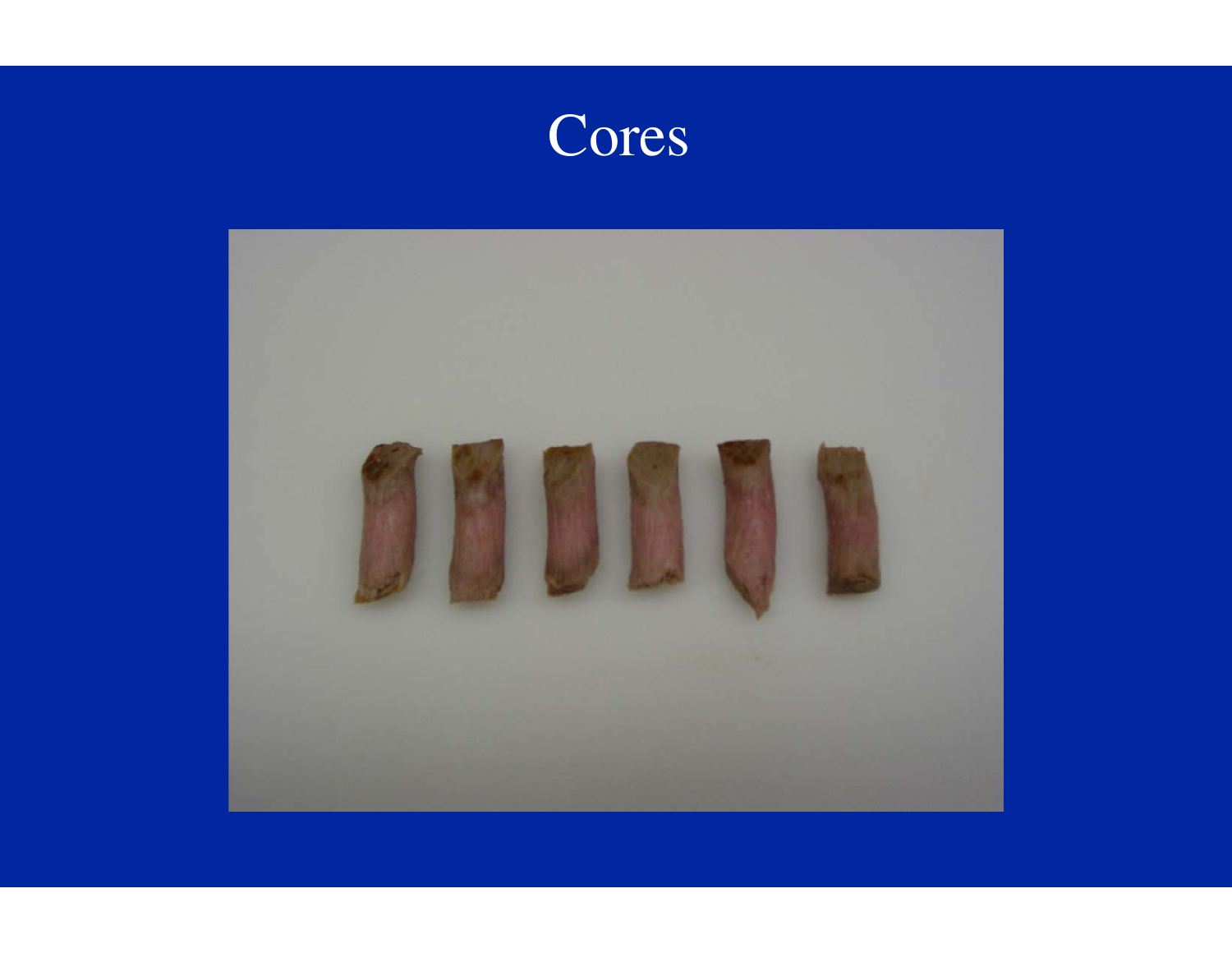6. If steaks were chilled, cores should be kept refrigerated until sheared to maintain consistent temperature. All values obtained should be used for mean calculation, unless visual observation indicates some reason a value should be discarded (e.g., a piece of connective tissue).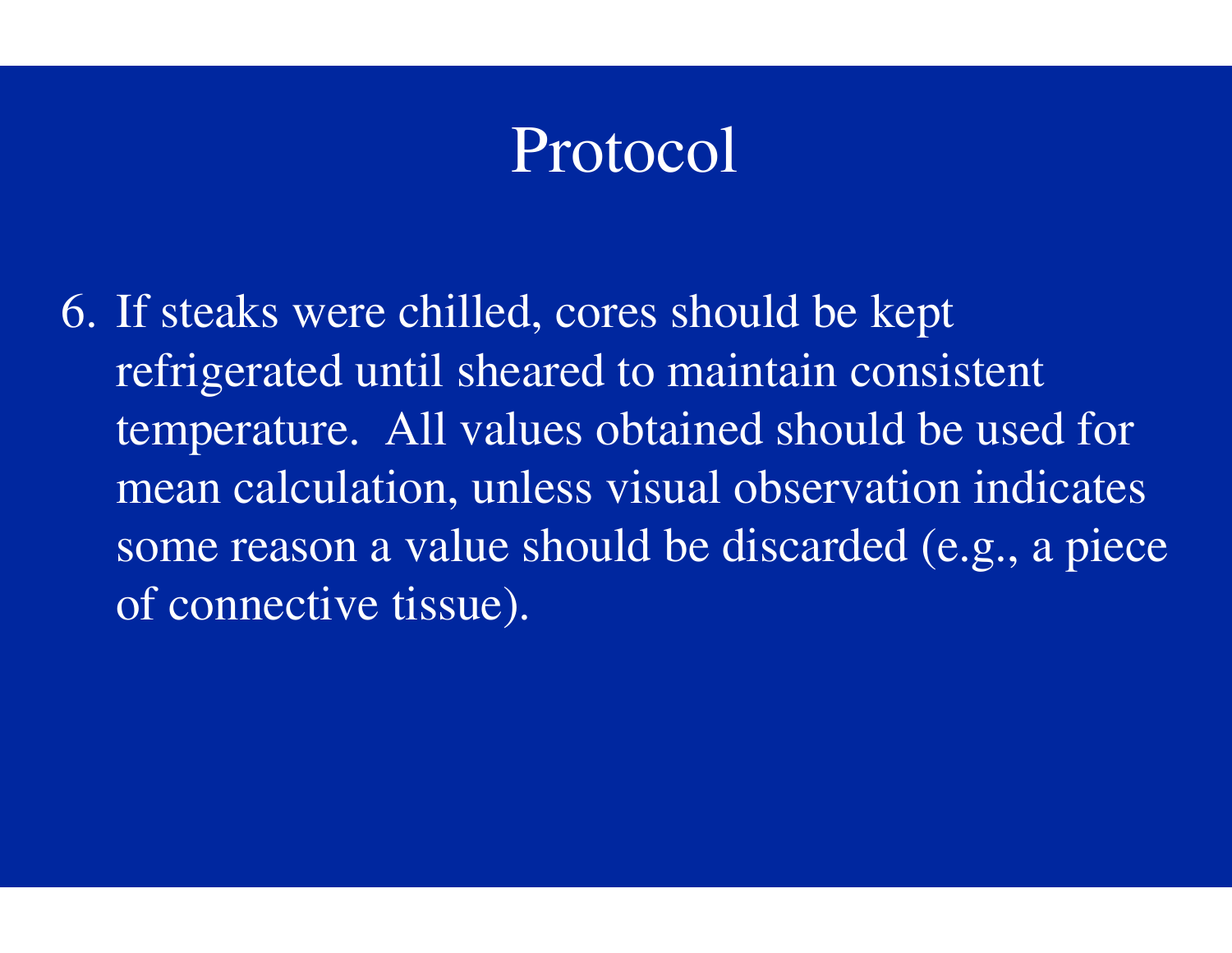7. Each core should be sheared once in the center to avoid the hardening that occurs toward the outside cooked edge of the sample.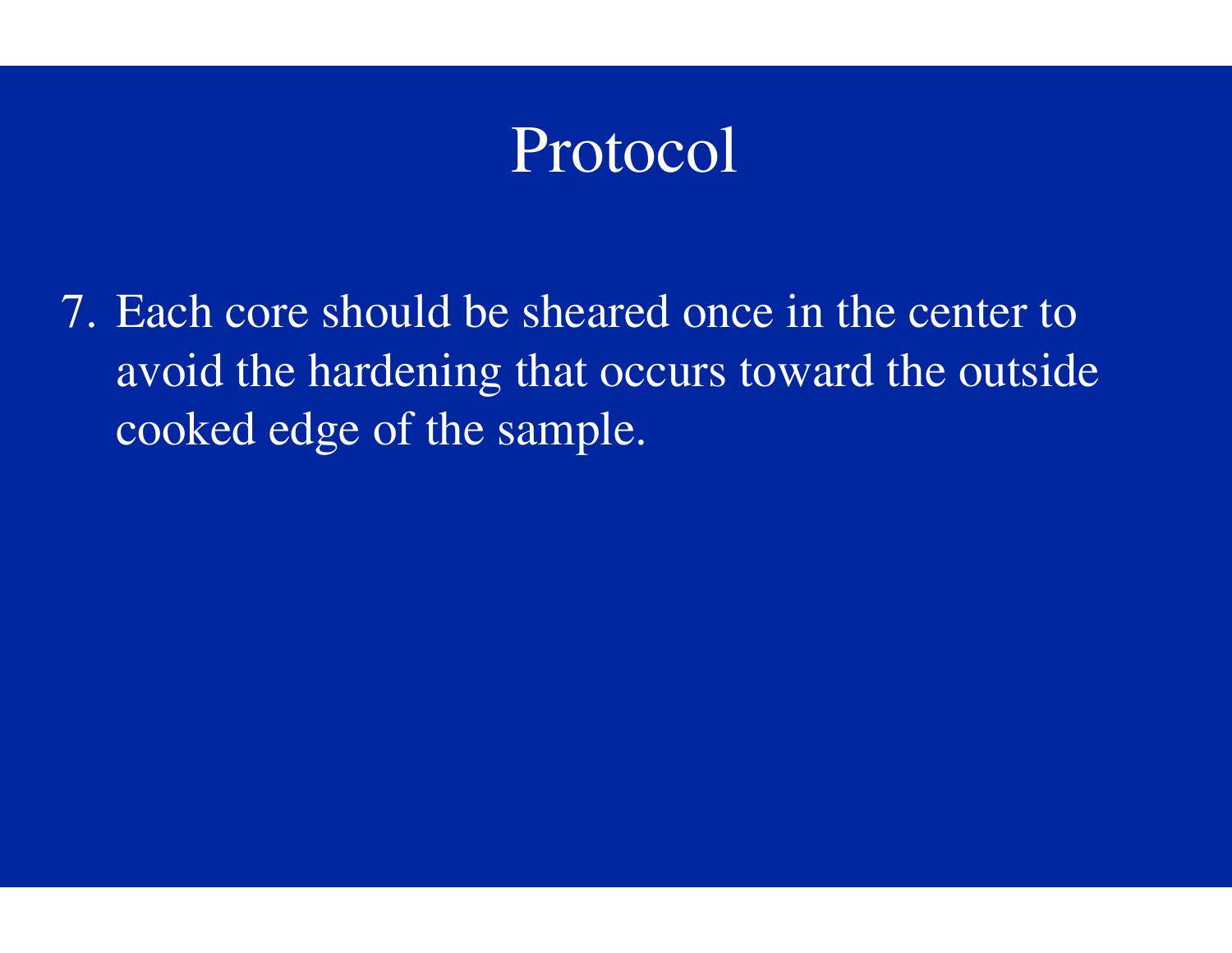# Shearing a core